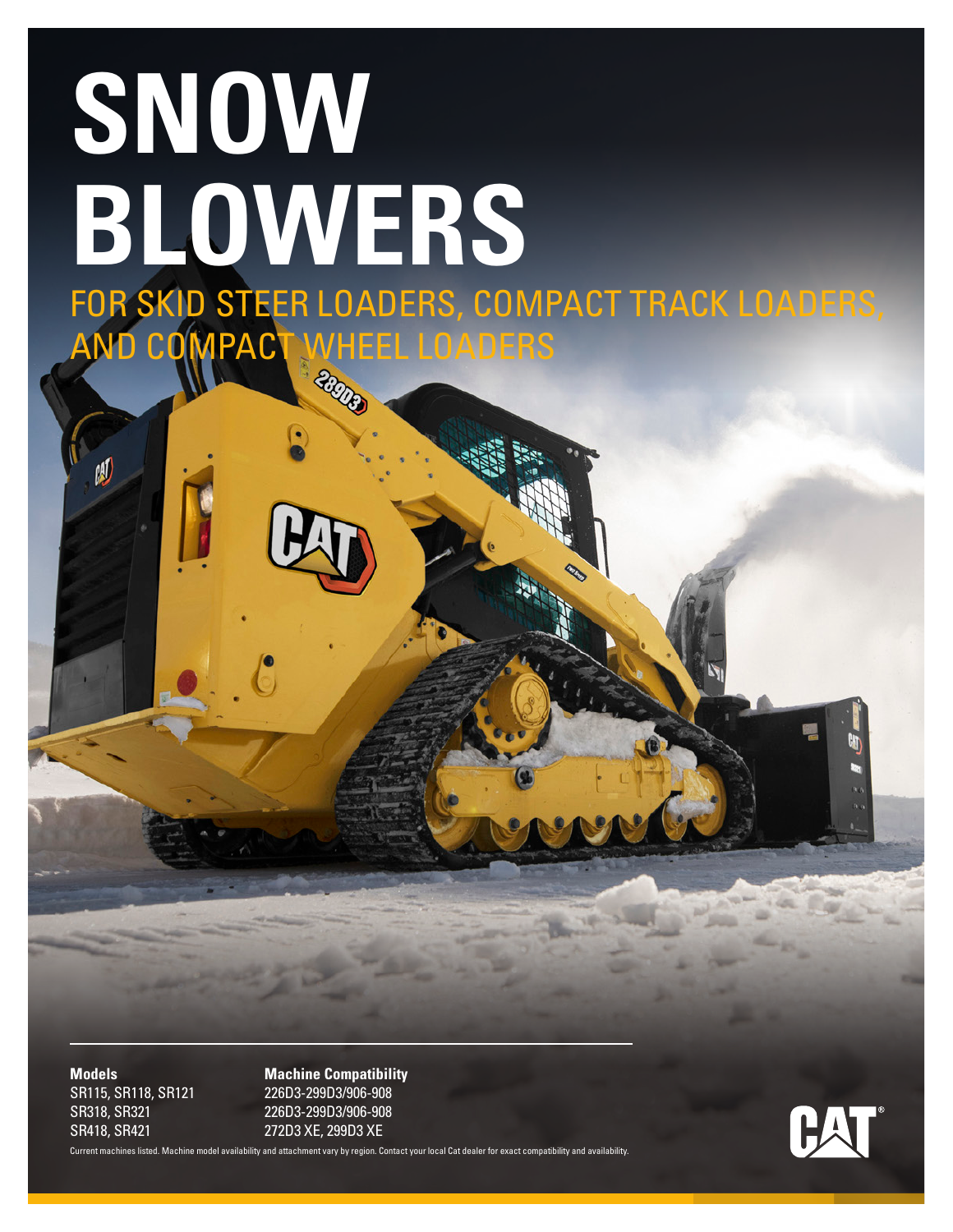Cat® snow blowers are designed for removing snow from streets, parking lots, driveways and sidewalks, making them ideal for winter cleanup and maintenance applications.



Two-stage design uses auger and impeller to move a greater capacity of snow quickly and efficiently. Auger and impeller are reversible which allows the operator to expel obstructions without exiting the machine.



Provides smooth operation and continuous flow of material in a variety of snow conditions.

#### **TWO-STAGE DESIGN FAN STYLE IMPELLER 270° CHUTE ROTATION**



Gear drive rotation permits snow discharge to front or sides of machine preventing snow blow back on operator. Hydraulically controlled deflector makes it easy to control how far snow is thrown.

#### **OFFSET CHUTE DESIGN**



Offset chute design improves visibility and allows full range of motion on compact wheel loader machines.

#### **TOOL MOUNTED OPERATION AND MAINTENANCE MANUAL CONTAINER**



Tool mounted and sealed from the elements, this document holder includes all the operation manuals and maintenance guides required for proper operation of the tool.

#### **ADJUSTABLE SKID SHOES**



Allows operator to adjust height of cutting edge to suit the job needs.

#### **SERRATED STEP/ GRAB HANDLE**



Wide step with grating and large profile serrations provides better traction. Chute mounted grab handle allows stability when entering and exiting machine.

## **BOLT-ON REVERSIBLE CUTTING EDGE**



Bolt-on reversible cutting edge adds extra life to the cutting edge and makes replacement simple.

> **OPTIONAL PERFORMANCE PACKAGE**



Includes:

- + Non-metallic chute liner prevents snow buildup from inside chute.
- + Side drift cutters aid in pushing through high, dense snow.
- + Impeller ingestion plate limits amount of snow thrown out before entering chute.
- + Chute cover plate keeps snow from falling out of chute back onto blower.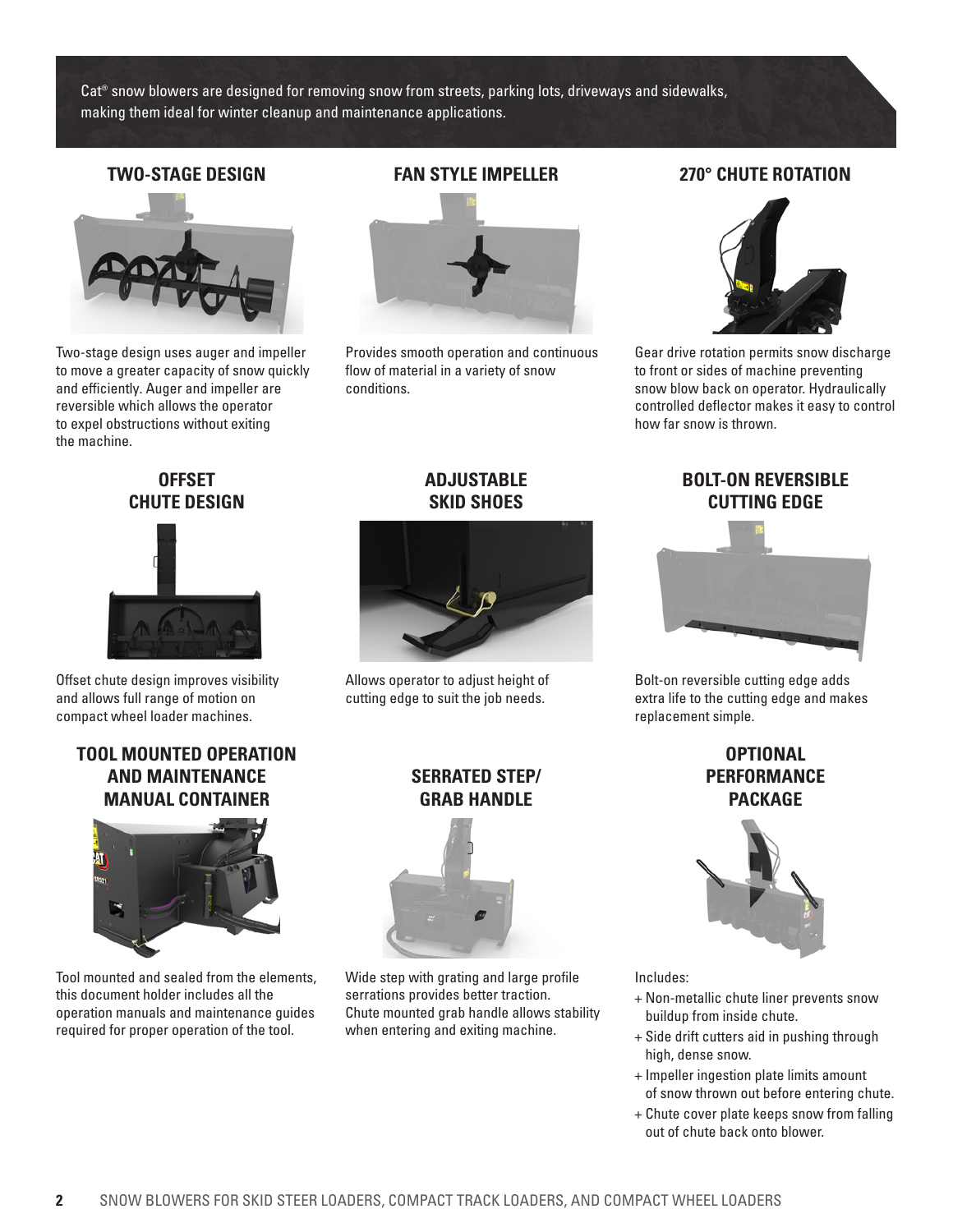# **SNOW BLOWERS SPECIFICATIONS**





| <b>SNOW BLOWERS</b>                    |                            |                            |                            |                               |                               |                            |                            |
|----------------------------------------|----------------------------|----------------------------|----------------------------|-------------------------------|-------------------------------|----------------------------|----------------------------|
| <b>Model</b>                           | <b>SR115</b>               | <b>SR118</b>               | <b>SR121</b>               | <b>SR318</b>                  | <b>SR321</b>                  | <b>SR418</b>               | <b>SR421</b>               |
| <b>A</b> Intake Width – mm (in)        | 1290 (51)                  | 1614 (64)                  | 1942 (77)                  | 1614 (64)                     | 1942 (77)                     | 1614 (64)                  | 1942 (77)                  |
| <b>B</b> Overall Width $-$ mm (in)     | 1572 (62)                  | 1877 (74)                  | 2181 (86)                  | 1877 (74)                     | 2181 (86)                     | 1877 (74)                  | 2181 (86)                  |
| <b>C</b> Cutting Height – mm (in)      | 867 (34)                   | 867 (34)                   | 867 (34)                   | 867 (34)                      | 867 (34)                      | 867 (34)                   | 867 (34)                   |
| <b>D</b> Overall Height – $mm$ (in)    | 1843 (73)                  | 1843 (73)                  | 1843 (73)                  | 1843 (73)                     | 1843 (73)                     | 1843 (73)                  | 1843 (73)                  |
| <b>E</b> Overall Length $-$ mm (in)    | 951 (37)                   | 951 (37)                   | 951 (37)                   | 951 (37)                      | 951 (37)                      | 951 (37)                   | 951 (37)                   |
| Maximum Throw $-$ m (ft)               | 12(40)                     | 12(40)                     | 12(40)                     | 12(40)                        | 12(40)                        | 12(40)                     | 12(40)                     |
| Weight – kg (lb)                       | 463 (1,021)                | 478 (1,054)                | 501 (1,105)                | 495 (1,091)                   | 518 (1,142)                   | 512 (1,128)                | 535 (1,184)                |
| Auger Diameter - mm (in)               | 457 (18)                   | 457 (18)                   | 457 (18)                   | 457 (18)                      | 457 (18)                      | 457 (18)                   | 457 (18)                   |
| Impeller Fan Diameter – mm (in)        | 635 (25)                   | 635 (25)                   | 635 (25)                   | 635(25)                       | 635(25)                       | 635 (25)                   | 635 (25)                   |
| Impeller Fan Width – mm (in)           | 222(8.7)                   | 222(8.7)                   | 222(8.7)                   | 222(8.7)                      | 222(8.7)                      | 222(8.7)                   | 222(8.7)                   |
| <b>Chute Rotation</b>                  | $270^\circ$                | $270^\circ$                | $270^\circ$                | $270^\circ$                   | $270^\circ$                   | $270^\circ$                | $270^\circ$                |
| <b>Required Hydraulics</b>             | <b>Std Flow</b>            | <b>Std Flow</b>            | <b>Std Flow</b>            | <b>High Flow</b><br>or HF XPS | <b>High Flow</b><br>or HF XPS | <b>XE/XHP</b>              | <b>XE/XHP</b>              |
| Optimal Hydraulic Flow - L/min (gpm)   | 76-87 (20-23)              | 76-87 (20-23)              | 76-87 (20-23)              | 100-125 (26-33)               | 100-125 (26-33)               | 125-150 (33-40)            | 125-150 (33-40)            |
| Optimal Hydraulic Pressure – bar (psi) | 200-230<br>$(2,800-3,300)$ | 200-230<br>$(2,800-3,300)$ | 200-230<br>$(2,800-3,300)$ | 200-280<br>$(2,800-4,100)$    | 200-280<br>$(2,800-4,100)$    | 200-280<br>$(2,800-4,100)$ | 200-280<br>$(2,800-4,100)$ |

## **PRESSURE RELIEF VALVE**

Protects snow blower from damage in the event an object becomes lodged in the auger or impeller. Eliminates the need for shear pins.